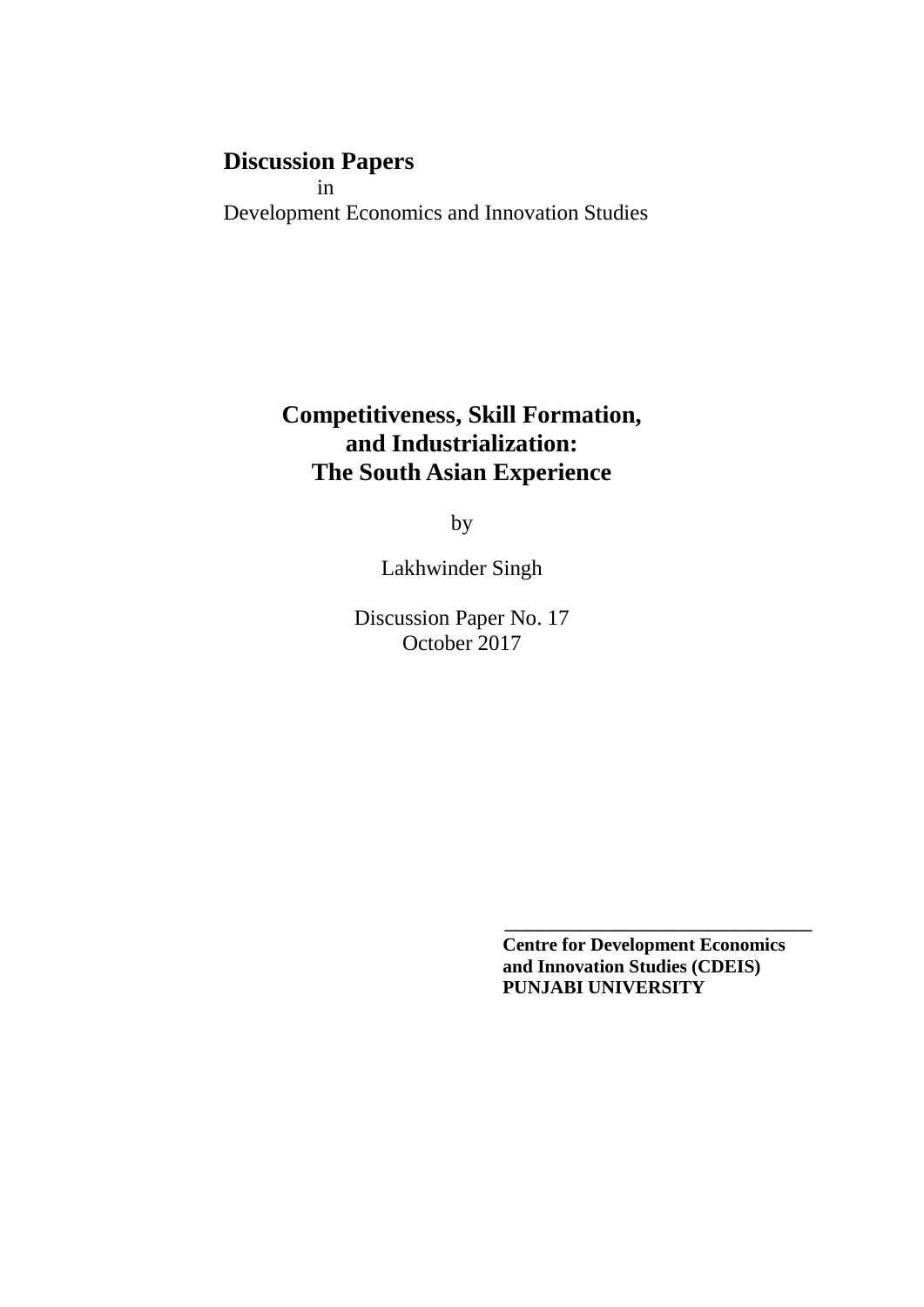# **Competitiveness, Skill Formation, and Industrialization: The South Asian Experience**

Lakhwinder Singh Department of Economics Punjabi University, Patiala 147002 Email: lakhwindergill@pbi.ac.in

### **1. Introduction**

Global economy is steadily moving towards the fourth industrial revolution  $(4IR)$ .<sup>1</sup> The 4IR is changing the nature of economic activities, organizations, businesses, institutions and the lives of the people across the globe (Schwab, 2017). Historical experience of the industrially advanced countries and more recently the newly industrializing countries of East Asia shows that the industrialization has remained the engine of economic growth and development. The industrialization has transformed the sources of livelihood of the people and sustained institutional changes. The spread effects of industrialization have also impacted the structural and institutional changes across the countries. The central dynamic force behind the industrial revolution has been epochal innovation (Kuznets, 1966) and each industrial revolution has its own distinctive innovation. The newly industrializing countries of East Asia also has unique innovations to catch up with the advanced countries (Lee, 2013). The technological innovations not only changes economic activities but also undergoes dramatic skill requirements. The technological innovations to succeed requires suitable institutional changes and human capital formation. Where these conditions are not fulfilled, the industrial revolution either has not happened or distorted economic development. However, the industrial revolution in some parts of the world do effect the rest of the world in several dimensions. Even with low level of development, the most of the developing countries are witnessing trend towards high-tech industrial development and that also reflected in terms of increasing share of trade in high-tech manufacturing commodities (UNIDO, 2015).

South Asian countries are also undergoing steady structural transformation of its economies in general and within industrial sector changes in particular that are determined by the pace of globalization. These countries host world's largest poor due to lack of innovations and stagnation of their industrial sector (UNIDO, 2015). The innovation system of South Asian countries is highly dependent on imported technologies. These technologies are neither suitable to the factor endowment of South Asian countries nor generates interlinkages across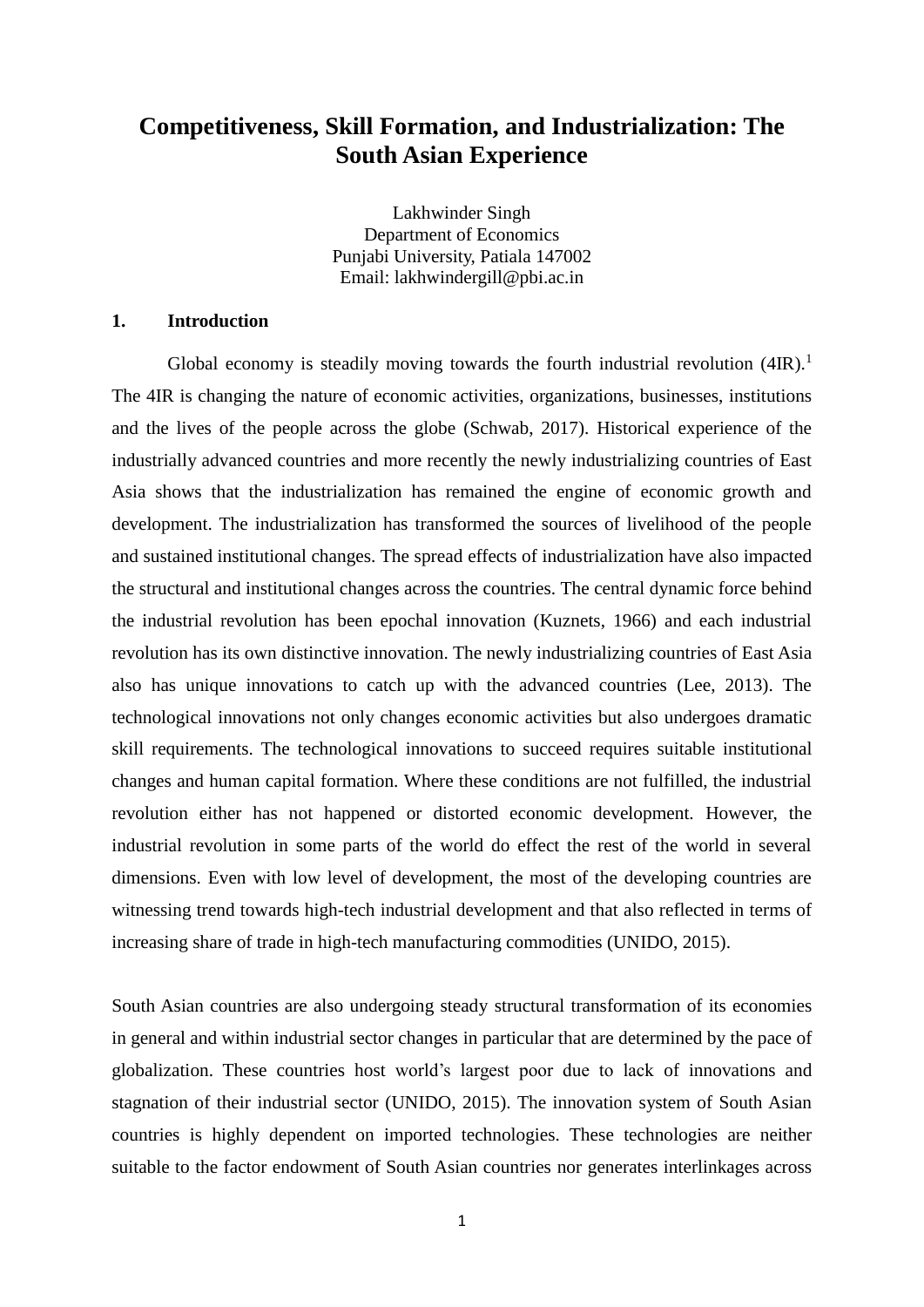sectors. Therefore, the spread of technology transfer benefits remains very limited. Lack of inter-sectoral linkages between sectors and economic actors push the system towards low productivity trap. The consequence of such deficiencies results into promoting rampant exclusion. Domestic base of human capital and technological capabilities are relatively weak. Resources devoted towards innovation are substantially low as per the requirement of the innovation system. The current model of science and technology policy adopted by the South Asian countries is highly centralised and need refurbishment on urgent basis while adopting decentralized approach. To overcome low productivity and poverty trap, the South Asian countries should devote adequate resources towards investing in human capital, institutions, improving innovation system.

In South Asian countries, the workforce either disguisedly employed or employed in low productive economic activities and do not match with the skill requirements for competitiveness of their industrial sector and thus results into mass poverty. To overcome the industrial stagnation and skill formation gaps, the South Asian countries needs to revamp their national innovation system for harnessing the ongoing industrial revolution and move onto the path of self-sustained economic development. This chapter is an attempt to explores the possibilities of industrial development and skill formation for making South Asian Countries more competitive in the era of fast changing global economy. It is divided into six sections. The second section examines economic theory and empirical literature emphasizes on the need for skill formation for industrial development and competitiveness. Third section analyses the nature of economic transformation of the Asian Countries. Skill mismatches of South Asian countries are identified in fourth section. The suitable strategy for overcoming the skill formation gaps and industrial development for South Asian countries is developed in fifth section. Concluding remarks are presented in the last section.

### **2. Theory and Empirics on Skills and Development**

The endogenous theory of economic growth has argued that the skill formation plays an important role in raising the productivity of economic activities. Lucas (1988) has developed the model of economic growth with human capital accumulation and argued that long term economic growth is determined by the level of capital accumulation by the number years of school and also learning by doing. The level of skill has a direct effect on raising the level of productivity of the workforce. However, the indirect effect of schooling of the workforce is the spillovers or externalities that generates increasing returns to scale. The direct impact of skills on individual productivity results into higher returns to the workforce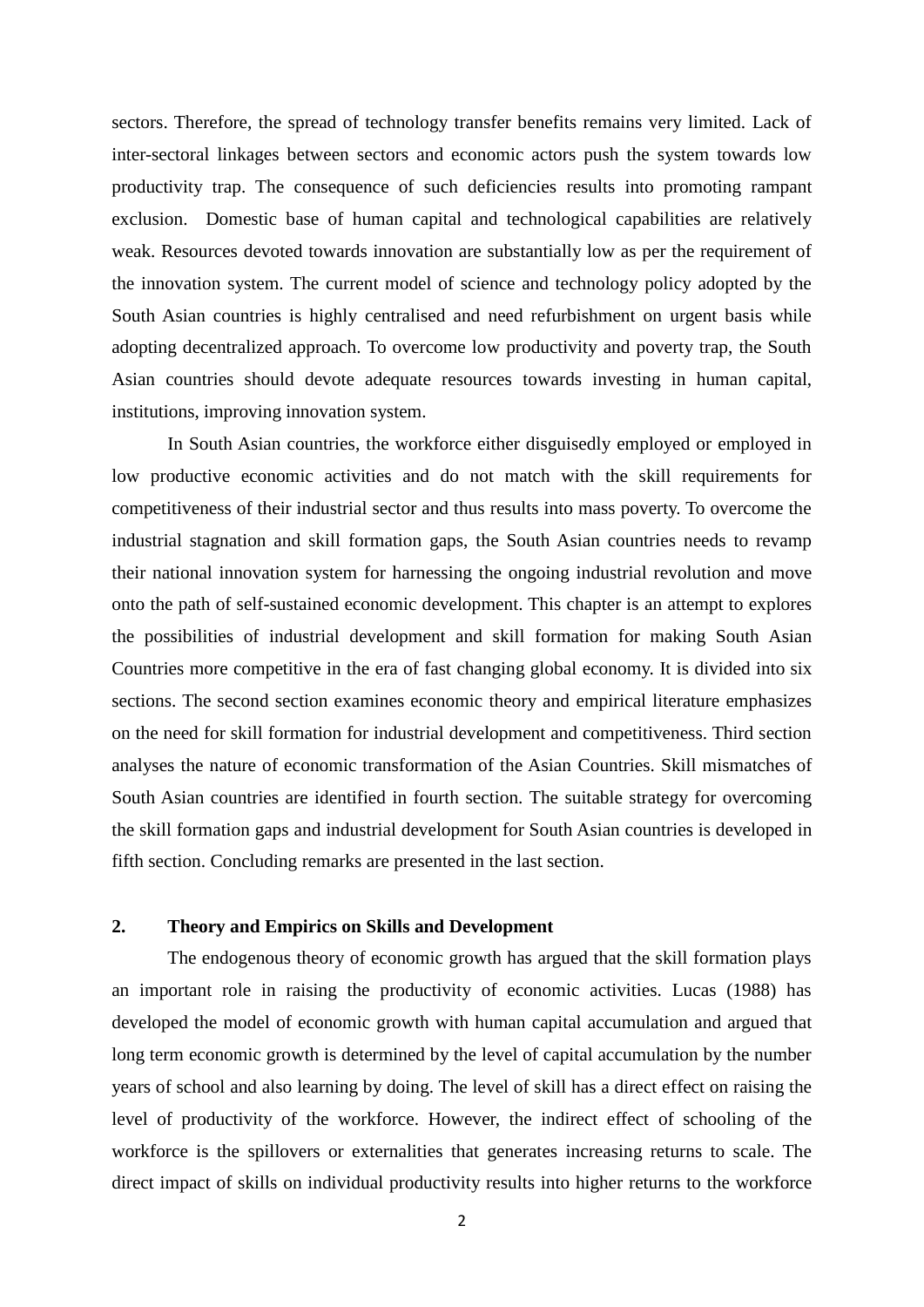but indirect effects generates increasing returns to scale and raise general level of productivity and are beneficial to the society at large. Both the effects combined together results into higher level of productivity and increasing returns to scale. Therefore, it is suggested that simple rise in the level of skills imparted through schooling has long term effects on economic growth of an economy. Thus, public policy of increasing expenditure on schooling can be the major instrument of enhancing productivity of human capital and long term economic growth.

In another variant of endogenous growth theory presented by Romer (1986) has put forward the idea of higher the level of expenditure on ideas generation (research and development expenditure) higher will be the long run growth. Romer has outlined his model while dividing the workforce of an economy into two parts. One part of the workforce engaged in usual economic activities and the other part is employed in producing new ideas. The accumulation of new ideas helps in generating new technologies/innovations that improves the arts of production and prevents diminishing returns to scale on capital. But susceptible to diminishing returns on the generation of new ideas. The overall impact of investment on generation of new ideas, while employing the scientific manpower, is reflected through generation of externalities that results into developing suitable environment of increasing returns to scale. This process generates boundless economic growth for the countries that has employed larger workforce in generating new ideas. Thus, an important public policy implication that results from this model of economic growth is higher the level of investment in scientific workforce and research and development, higher will be the level of economic development.

UNIDO (2015) has shown that the engine of long run growth and catch up is industrialization because industrialization generates the economic dynamism of structural change that sustain growth by increasing its episodes and reducing its volatility. The industrial development is driven by technological progress, which is imitated or adapted from the industrial advanced countries. This process requires domestic technological capabilities that are further based on the capabilities developed by the national innovation system. The capabilities development is fundamentally based on education of the workforce and the allocation of human capital and investment in research and development (R&D). To bridge the gap of technological knowledge and move on the process of catch up, the developing countries are required to develop absorptive capacities. It is significant to note that the determinants of absorptive capacities are continuous investment in human capital. As the industrial development of the developing economies is in transition and becoming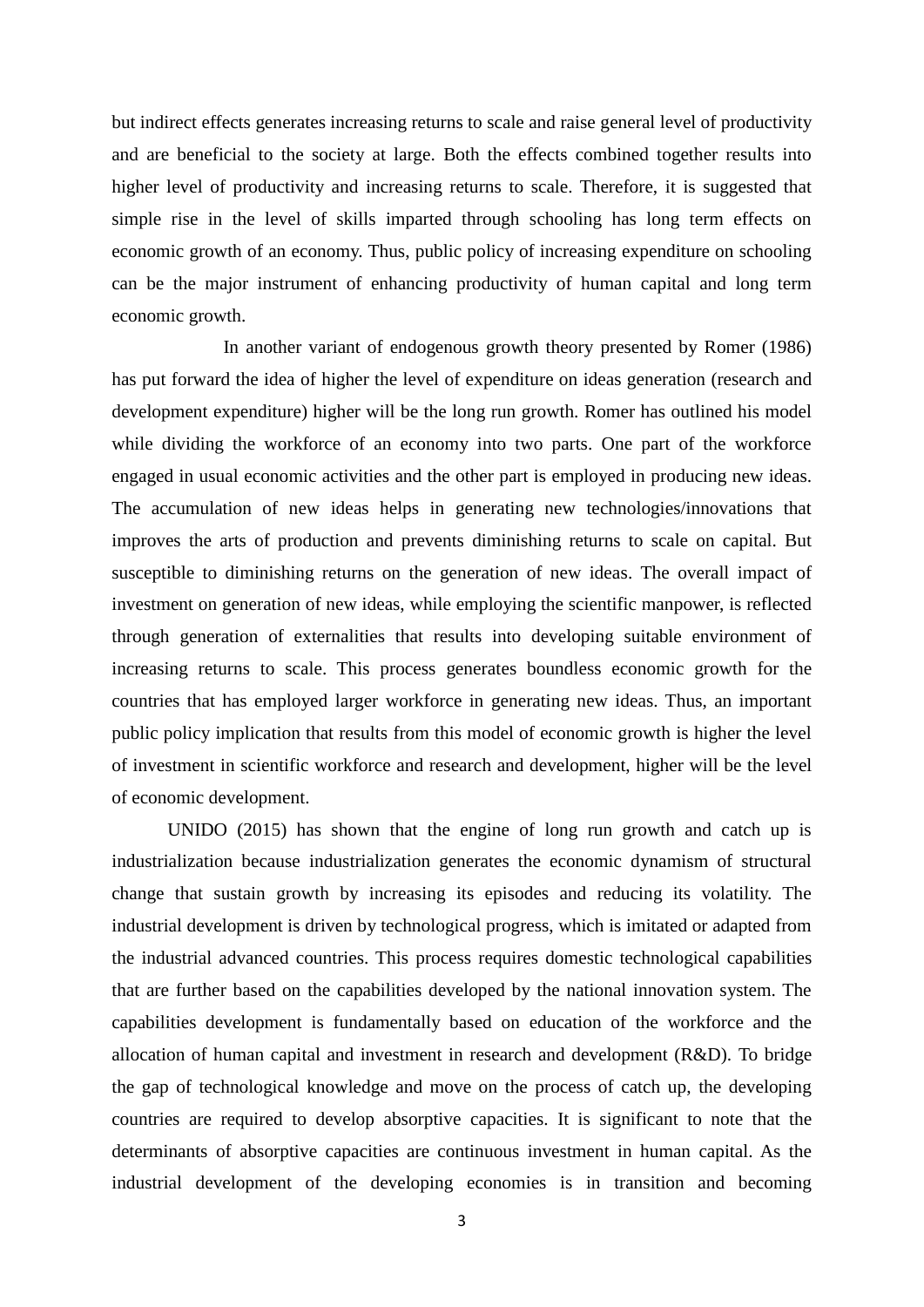increasingly more technology intensive. Thus, it is important for a developing country to reap benefits of this manufacturing transition while investing in generating skilled technicians, scientists and engineers. The absorptive capacities and capabilities are fundamentally determined by the well-functioning national innovation system.

Jagannathan and Geronimo (2013) has examined the relationship between skills development and industrial competitiveness across Asia-Pacific economies. The authors have identified the phase of transition across developing countries and their changing skill requirements for enhancing competitiveness of industries across the developing countries. It is recognized that skill credentials developed and endorsed by industry are crucial for preparing workforce to be shifted from school to work. Skill imparting institutions should take care of the range of industries and their skill requirements. As the technology improves, it opens up a window of opportunity for high value added industries and thus requires knowledge workers that enable industries to achieve high productivity on sustainable basis. It is asserted by the authors that skill improvements are also required for increasing intensity of services in the Asian countries. This also requires a massive investment in education of the workforce for attaining competitiveness in knowledge intensive services and support to the industry for in house training of the workforce to avoid redundancy of the employed workforce.

Fourth industrial revolution (4IR) driven by new technologies and fast pace of globalization is dramatically changing the existing model of business across all sectors. The emerging models of economic activities increasing the speed of job destruction and job creation. WEF (2016) estimates show that the half the number of jobs are at risk because of automation. Furthermore, it is estimated that the automation will destroy 9% jobs even in the low value added occupations. The risk of non-automatable workforce employed in economic activities is also very high and a one-third of these jobs may be destroyed by 2020. On the contrary, the educational institutions have been imparting training to the population that is soon expected to be redundant or there will be no new employment demand. It is estimated that 65% of the school going age children are receiving education for jobs that does not exist today or are receiving education and skills that will not allow them to join jobs due to skill gaps. It is thus suggested by the report of WEF (2017) that as the 4IR is unfolding, there is a strong need for increased investment in human capital formation so that benefits of emerging technologies can be widely reaped. To achieve inclusive and sustainable industrial development there is a need to fill the double gap, that is, mismatch between the emerging economic activities and human capital and within human capital male-female skill gaps.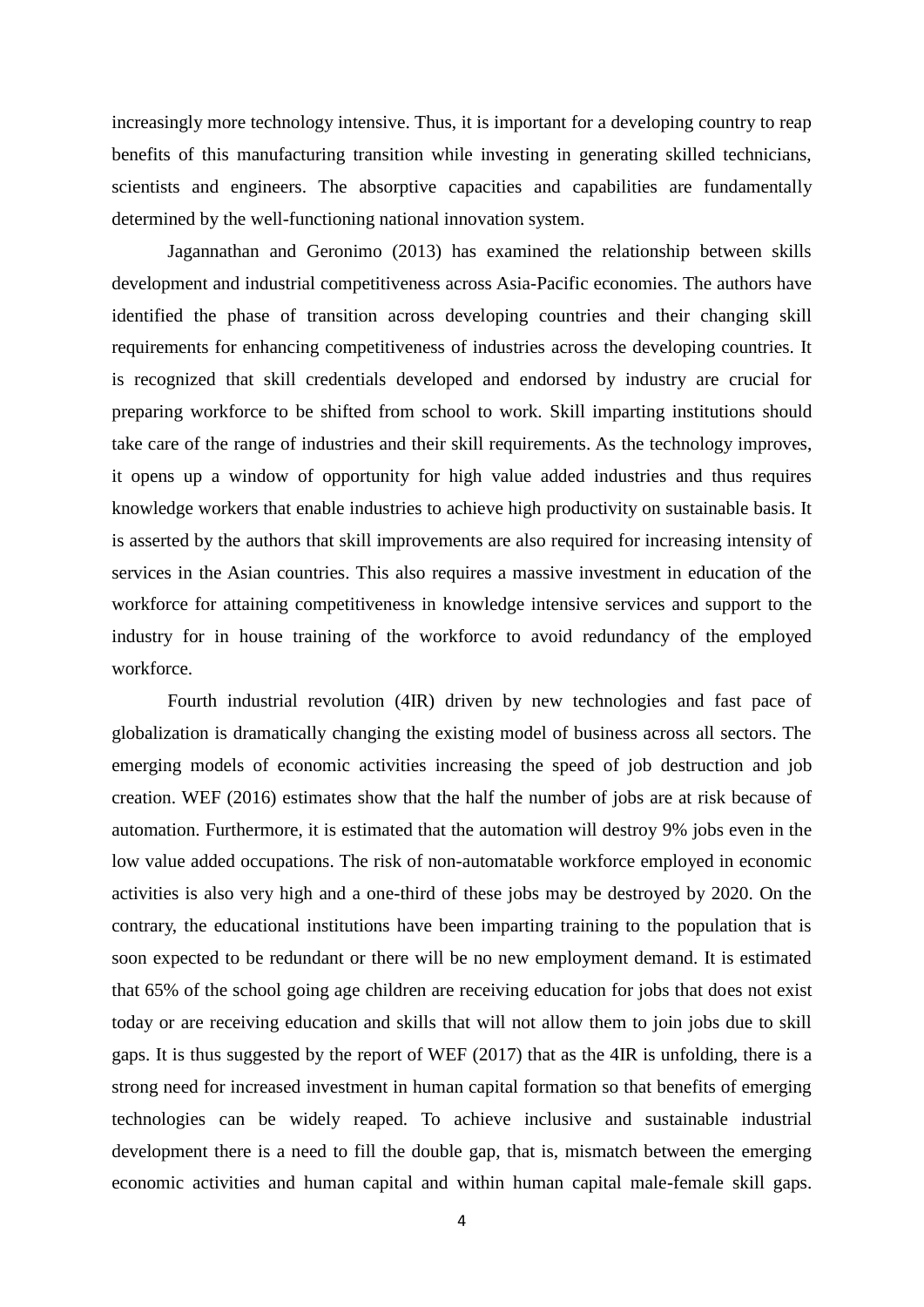Beyond this it is suggested that mind set change is required both at institutional level as well as at individual level to move towards adoption of life-long learning culture that provides life-long employability and career security.

The foregoing brief review of studies allow us to conclude that the changing economic environment of productive economic activities generates skill mismatch. It is true for both developed and developing countries but skill mismatch is relatively more severe in the case of developing countries as compared to the developed countries. Moreover, the capability to tackle the skill mismatch is quite weak in the developing countries compared with the developed countries. South Asian countries are at higher risk in this context and therefore require urgent actions to address the skill mismatch in the foreseeable future to remain competitive and enable the population for sustainable livelihood.

#### **3. Economic Transformation of South Asian Countries**

Changes in the economic structure of an economy is the indicator of the direction in which the country's economy is moving. The process of modern economic development can be reflected from the structural transformation of the economy. The changing structure of an economy also effects the institutional arrangements and ideology. These changes are driven by the unique innovations and economic activities shifts towards higher level of productivity and wages (Kuznets, 1966). The growth experience of South Asian countries and also of the region are presented in Table 1. The average annual growth rates of GDP and three sectors, that is, agriculture, industry and services, based on 2010 constant prices for the period 2000 to 2016 shows variations across South Asian countries. On the whole, the South Asian countries during the period 2000 to 2016 had remained fastest growing region of the global economy with 7 per cent per annum growth rate. Agriculture sector has recorded 3.3 percent annual growth rate which was the lowest across sectors. The services sector growth rate was 8.7 percent, which was highest among the sectors and also of the overall growth rate. Among the South Asian countries, Afghanistan, Bhutan and India recorded 8 percent, 7.7 and 7.5 per cent respectively growth rates which were higher than the overall South Asian regions growth rate. Nepal and Pakistan were the slow growing countries in the region. Industrial sector growth rate was higher in Bangladesh, Bhutan, Maldives and Pakistan during the period under study. It can be inferred that the industrial sector has remained an engine of growth in these countries. Although industrial growth rates had remained higher than the agriculture sector growth rates except Nepal. The analysis of the table 1 clearly brings out the fact that service sector growth rates had remained usually very high but Afghanistan, India, Nepal and Sri Lanka where services sector dominated. The region as a whole has also recorded highest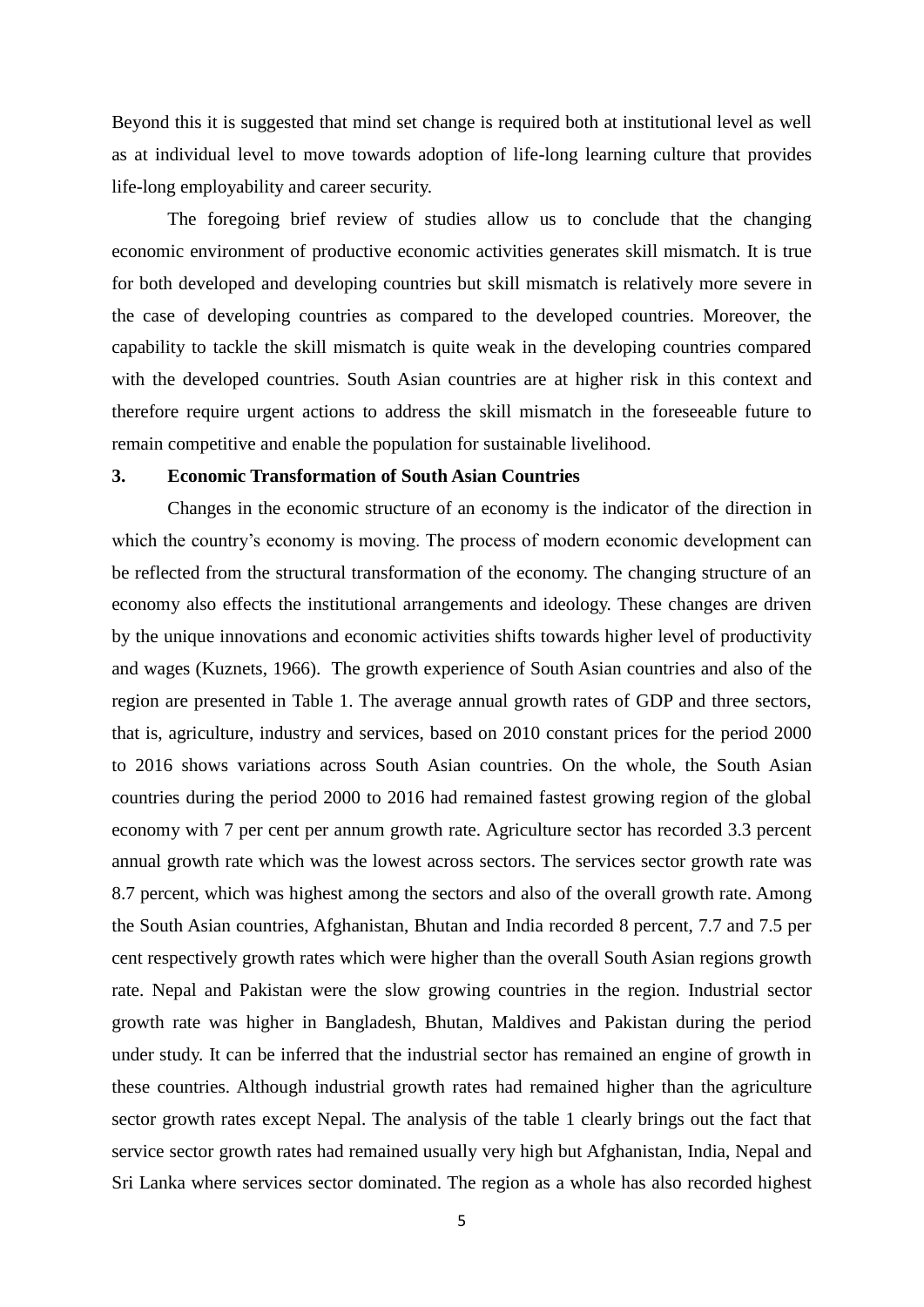growth rate in the services sector. Thus, it can be safely observed that service sector led growth has remained predominant feature in the South Asian region.

The differential growth experience across countries and sectors may have affected differently the structure of productive sectors of the countries and is presented in Table 2. The distribution of gross domestic product (GDP) across three sectors, that is, agriculture, industry and services, between the period 2000 and 2016 shows that substantial changes in the structure of the South Asian countries have occurred over time. There is a general trend of decline of the relative share of agriculture in GDP and has declined between 4 to 10 percentage point except in the case of Pakistan where it has increased 4 percentage point. It is significant to note that four countries, that is, Afghanistan, India, Nepal and Pakistan, have shown falling relative share of industrial sector in the GDP. Whereas, the relative share of industrial sector in the case of Bangladesh, Bhutan and Maldives has increased during the period 2000 to 2016. However, Sri Lanka maintained its share of industrial sector in the GDP. Except Maldives, the relative share of service sector has increased in all the countries. On the whole, the relative share of agriculture sector has declined marginally in the region, the industrial sector gained marginally (two percentage points) and the services sector gained substantially during the period of 2000 to 2016. The analysis of the table 2 clearly brings out the fact that service sector has remained the dominant sector in the process of transformation of the South Asian region.

As has been outlined by Kuznets (1966) that the changes in the production structure is followed by the changes in the workforce structure as well but with a time lag. The analysis of the changes in the workforce structure across countries and sectors show that the workforce is still highly dependent on agriculture sector for deriving their livelihood (Table 3). This is contrary to the relative share of production sector precisely because of the low capacity to absorb labour in both the industrial and services sectors. Among the South Asian countries, Afghanistan and Nepal are having 61.6 and 72.7 per cent respectively of the workforce that is engaged in the agriculture sector. However, other countries such as Bhutan, India, Pakistan and Bangladesh are also employ more than 40 per cent of their workforce in the agriculture sector. Two countries, that is, Maldives and Sri Lanka in the South Asian region are having employed workforce which is lowest but the rate of decline is also very high (Table 3). On the whole, the services sector has employed higher proportion of the workforce compared with industrial sector of the South Asian countries. This is counter intuitive when we compare it with the structural transformation experience of the now advanced countries as well as newly industrializing countries of East Asia. The contributing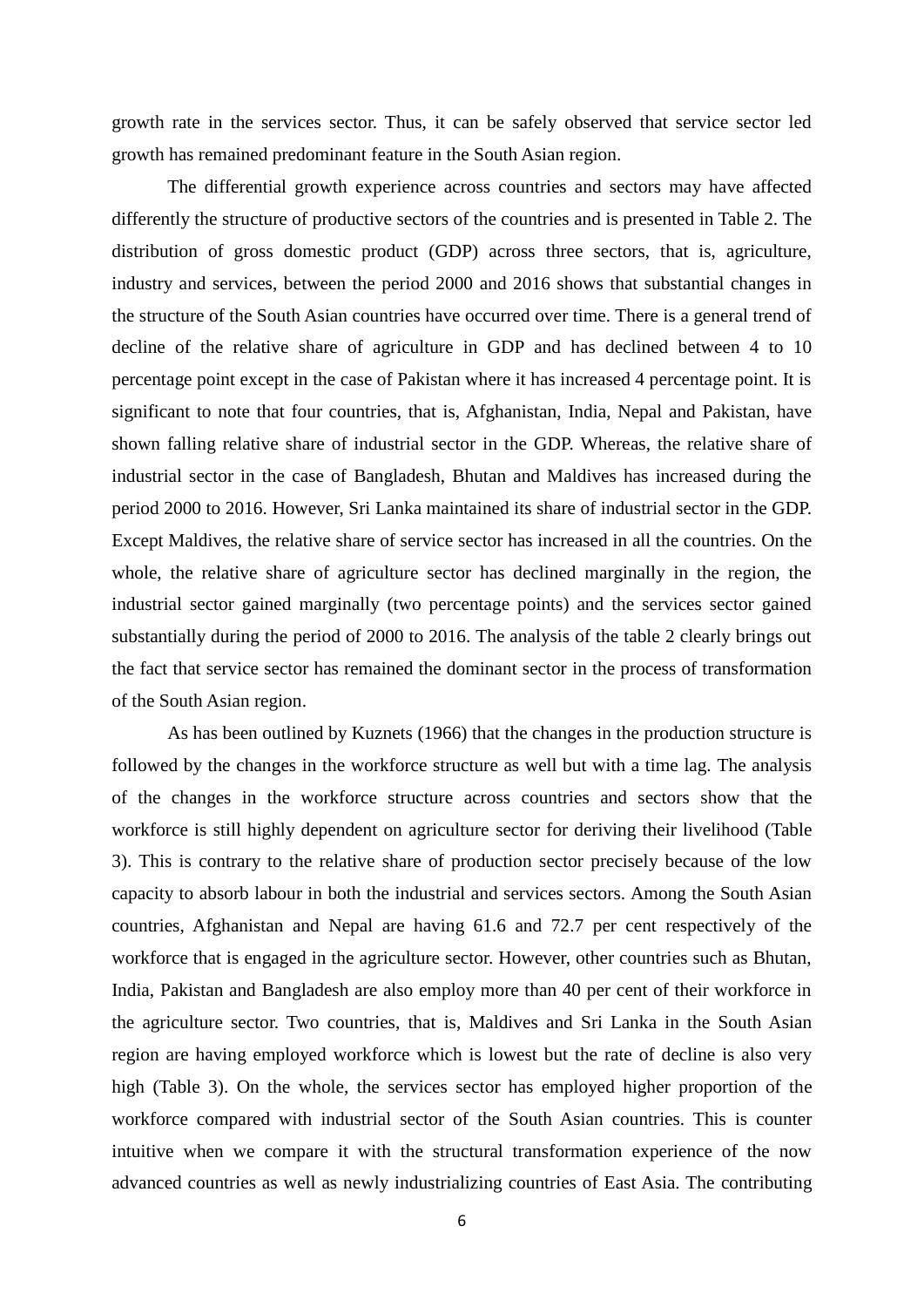factor in the case of developed countries and newly industrializing countries was the faster growth of industrial sector whereas the South Asian countries are mostly witnessing higher growth rate of the services sector.

The various indicators of competitive industrial performance (CIP) index developed by UNIDO (2015) are shown in Table 4. A comparative analysis of South Asian countries and newly industrializing countries of East Asia shows that there exists a wide gap between them. When we compare the manufacturing value added (MVA) per person for the year 2013 at 2005 prices in US dollars, South Korea has MVA \$ 7180.7 whereas Nepal has only MVA \$ 26.3 per person. Among the South Asian countries, Sri Lanka has highest per person MVA \$ 357.2, which is very low. The East Asian countries are fast catching up with the developed countries in terms of manufacturing value added and had improved industrial competitiveness index. There ranks are very high such as South Korea, China and Malaysia. However, India has highest rank, that is, 43 among the 131 countries for which the UNIDO has provided relative ranking. Pakistan, Bangladesh and Sri Lanka are ranked as 75, 77 and 81 respectively. But Nepal is ranked 126 among the 131 sampled countries. This clearly brings out the fact that South Asian countries has to improve substantially in generating various capabilities in their respective industrial sectors. The share of manufacturing sector in the GDP is also very low in the South Asian countries compared with the East Asian countries.

As far as the innovation led high-tech and medium tech manufactured exports are concerned, the South Asian countries had recorded very low proportions compared with the East Asian countries. Among South Asian countries, India was having as high as 28.7 per cent. This share was very low for rest of the South Asian countries. The indicators of competitive industrial performance index show relatively dismal performance of the South Asian countries and sustainability of this sector is under question mark. Its low industrial base, technological backwardness and small scale of production are the factors responsible for low ranking of CIP index. Furthermore, these trends are supported by the stagnation witnessed by the manufacturing sector across South Asian countries (Table 5). The share of value added in the GDP of the South Asian countries declined from 14.3 per cent from 1980-84 to 13.5 per cent in 2010-13. The analysis of the table 5 shows that the five-year average either remained constant or has declined over the period 1980-84 to 2010-13. Contrary to this, the share of employment in the manufacturing sector has marginally gone up between the period 1980-84 and 1985-89. Thereafter, there is a steady rise of the employment shares and the share of manufacturing employment in total employment increased to 12.2 per cent during the period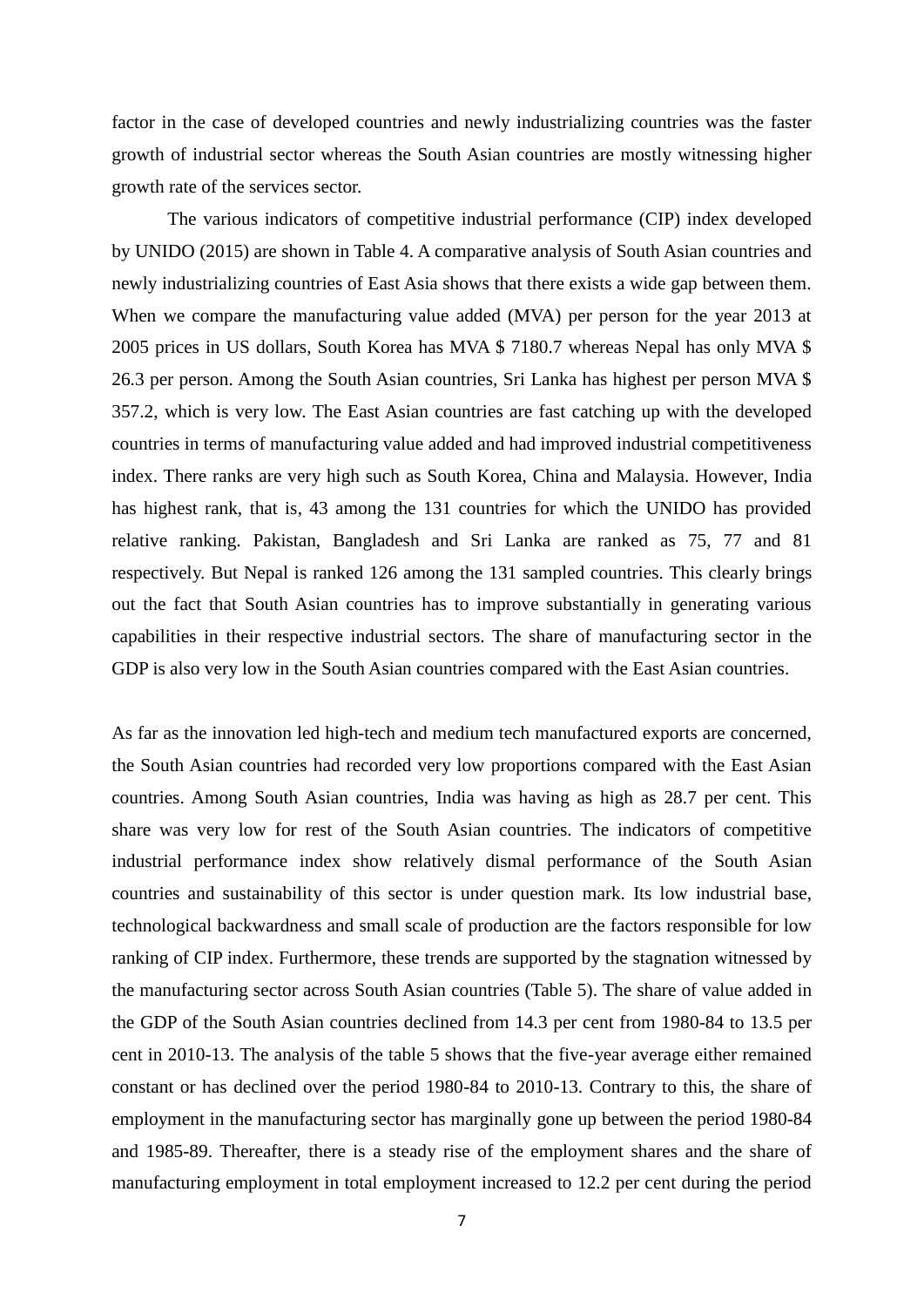2010-13. The foregoing analysis of the South Asian countries clearly brings out the fact that the industrial base, innovation and competitiveness is relatively very weak. The low per capita income and poverty is the main root cause of weak industrial sector of the South Asian countries.

### **4. Skill Mismatch in South Asian Countries**

South Asian countries are trapped in relatively low per capita income and small industrial sectors. The average productivity of the industrial sector is also very low. The industrial sector has not been remained dynamic enough to provide the leadership role in transformation process of the South Asian countries. This kind of deceptive structural transformation process has generated mismatch between higher share of income generation of the services sector in the economy but the higher share of workforce continues to stay in the agriculture sector of the economy. This kind of mismatch in the production structure has generated mismatch in higher level of dependence of workforce and population on agriculture sector and low level of urbanization and industrial sector workforce. The consequences of this were two fold, that is, on the one hand, the skill formation of the workforce engaged in the agriculture sector is very low, which was also reflected in the low ranking of the social indicators (Dreze and Sen, 2013) and mismatch of existing skills with the existing and expected employment opportunities in the future on the other hand (UNDP, 2017). The analysis of the Table 6 shows that on an average the mean years of schooling is very low across South Asian countries. It ranges between 10.9 years in Sri Lanka and 3.1 years in Bhutan. However, India and Maldives have 6.3 and 6.2 respectively the mean years of schooling in the year 2015. When we compare it with the expected years of schooling then none of the South Asian country could able to achieve it. The adult literacy rates as reflected from the secondary school education shows that it ranges between as low as 9.6 per cent of the population of Bhutan and as high as 80.5 per cent of the population in Sri Lanka. Although the proportion of the population having completed secondary school education is increasing over a period of time, yet 48.7 per cent of the eligible children in the relevant age group could acquire education in India. Bangladesh, Pakistan, Maldives and Nepal had these proportions as 43.4, 35.4, 32.6 and 32 per cent respectively. Among the South Asian countries, two countries, that is, Afghanistan and Bhutan recorded very low adult literacy proportions of the population. In general, the human development index and accordingly the ranking of the South Asian countries is also very low. As indicated in the Table 6, the HDI rank varied from 72 for Sri Lanka to 169 for Afghanistan. Except Sri Lanka all other South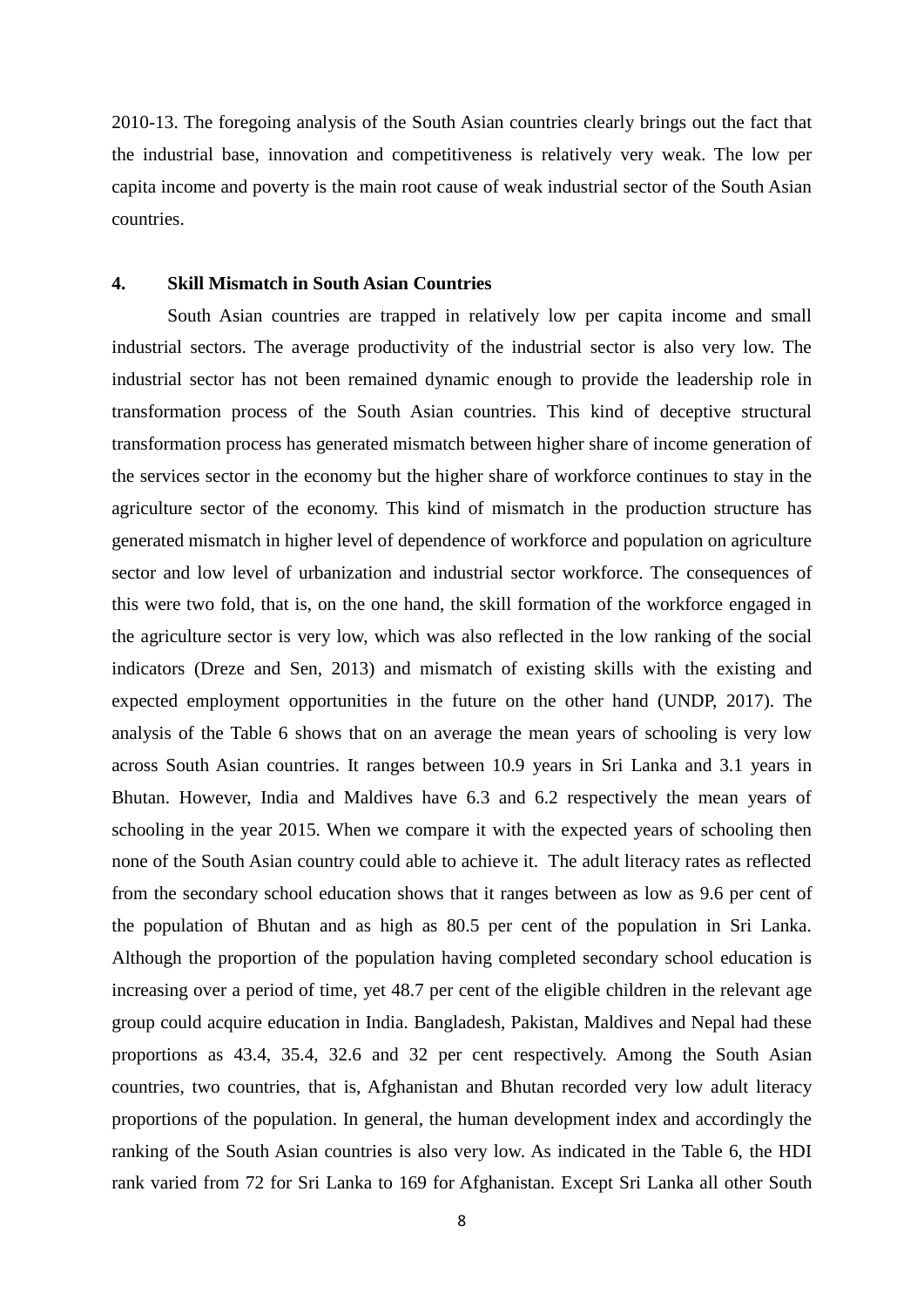Asian countries were ranked above hundred. This gives a fairly good idea regarding low level of social development and general skill base of the South Asian countries. There are wide differences in Rural-urban skill development across South Asian countries (UNDP, 2016). The education base of the rural workforce is extremely low (Brar, 2016). The population living in the countryside of South Asian countries neither have skills to join manufacturing sector nor have enough skills to shift towards precision agriculture and agribusiness activities. Therefore, it can be inferred that the transformative skills across South Asian countries are in short supply.

The other most important mismatch that has been noticed in several studies (Ribound and Tan, 2009; EIU, 2013; and Jagannathan and Geronimo, 2013) regarding technical and vocational education and training (TVET). It has been noticed on the basis of empirical evidence that the existing technical education is inadequate both in terms of quantity and quality. The workforce trained by the educational institutions also lacks skills that are required for available jobs in the manufacturing sector. There is a lack of manpower planning and what is being produced by the educational institutions is not suitable for manufacturing employment opportunities being generated. It is also significant to note that the informal sector dominates over the formal sector in most of the South Asian countries and jobs available in the informal sector are neither remunerative nor having good working conditions and thus could not attract the workforce for such kind of jobs. But, an important fact that needs to be noted here is that in service training is the lowest among the world that is being imparted by the manufacturing firms across South Asian countries (Ribound and Tan, 2009). The mushrooming of private commercial technical educational institutions in South Asian countries have to some extent increased the supply of technical manpower but manufacturing firms provides opportunities to only those who are having ready to use skills. Thus, manufacturing firms have declared the majority of the technical manpower unfit for employment. This kind of mismatch between availability of skilled manpower and availability of jobs simply shows the lack of manpower planning in South Asian countries.

As the production system is moving towards increasingly knowledge intensive goods and services, the national innovation system is either facing stagnation or at the most declining trends (Nakandla and Malik, 2015). South Asian countries research and development (R&D) expenditure on science and technology have been remained very low and could not match with the rise of GDP. The relative share of R&D in GDP across South Asian countries has recorded wide variations but none of the South Asian countries crossed threshold level R&D, that is, one per cent R&D expenditure. It is significant to note here that the scientific and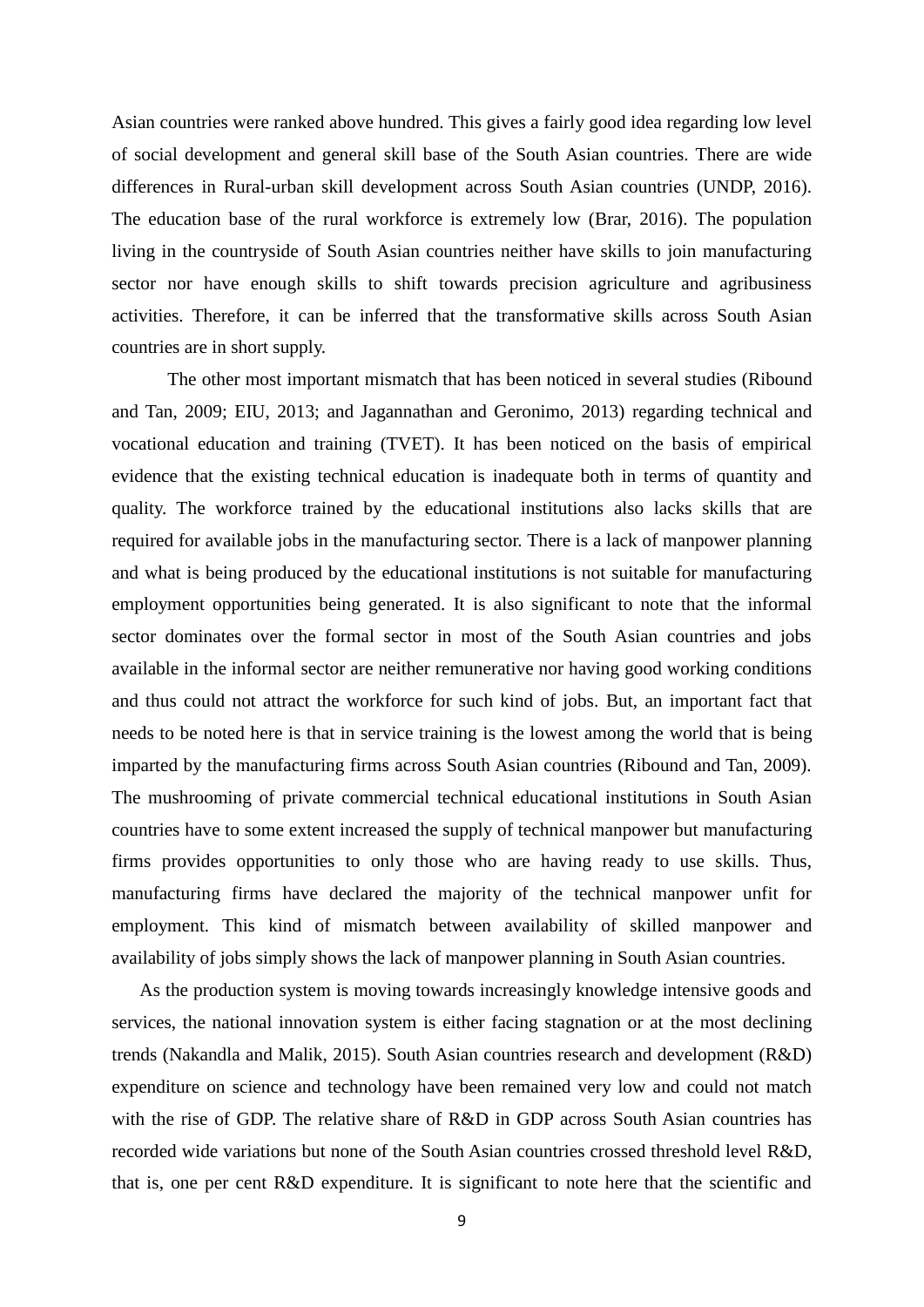technical manpower per million population varies across South Asian countries. But, as compared with East Asian and industrially advanced countries, it has also remained very low (UNESCO, 2015). The other pillars of national innovation system and knowledge economy is the educational expenditure as a proportion of GDP. The educational expenditure ranged between 5.89 per cent in Maldives and 1.72 per cent in Sri Lanka for the year 2012. The expenditure in higher education was as low as 0.21 per cent in Pakistan and as high as 1.21 per cent in India in the year 2012. A modest expenditure on knowledge economy and research system shows that the South Asian countries are lagging behind in the race of basic requirements of the current phase of domestic and global economy. Lack of innovations, diffusion of modern technology and inadequacy of interaction of the economic actors of production had generated a hiatus in several dimensions and intensity. This has resulted into wide gaps of income distribution and employment across and within sectors of the South Asian countries (Nayyar, 2017). Consequently, the process of development is not only turned out to be exclusionary in nature but also low productivity-low wage economic activities has limited the scope of sustained economic development to pass through the low/middle income trap (Lee, 2013). Thus, the inadequacy of scientific and technical skill base of the South Asian countries has generated a mismatch between the goals and actual reality of South Asian countries in the face of opportunities to catch up.

## **5. Innovation Systems, Industrialisation and Competitiveness in South Asian Countries**

There has been emergence of skill mismatch required for economic transformation of the South Asian countries. The current model of economic development is driven by the market forces, where dominance of the private corporate sector is ensured by the state (Bhaduri, 2009). The education organisational structure is geared towards meeting the needs of the market economy based on individual choices. However, we have noted in the previous section that even the existing institutional arrangements could not fulfil the changing requirements of skill base desired by the private corporate sector. This mismatch has been generated between the market led model of education and productive economic activities because of the fact that neither the state nor the private corporate sector have made adequate investment in the desired direction. This is a typically case of market failure both in terms of industrialization of South Asian countries and as well as creating the adequate number and quality of skill base. Therefore, there is a dire need to develop alternative thinking for ensuring to meet the challenges and aspirations of population of South Asian countries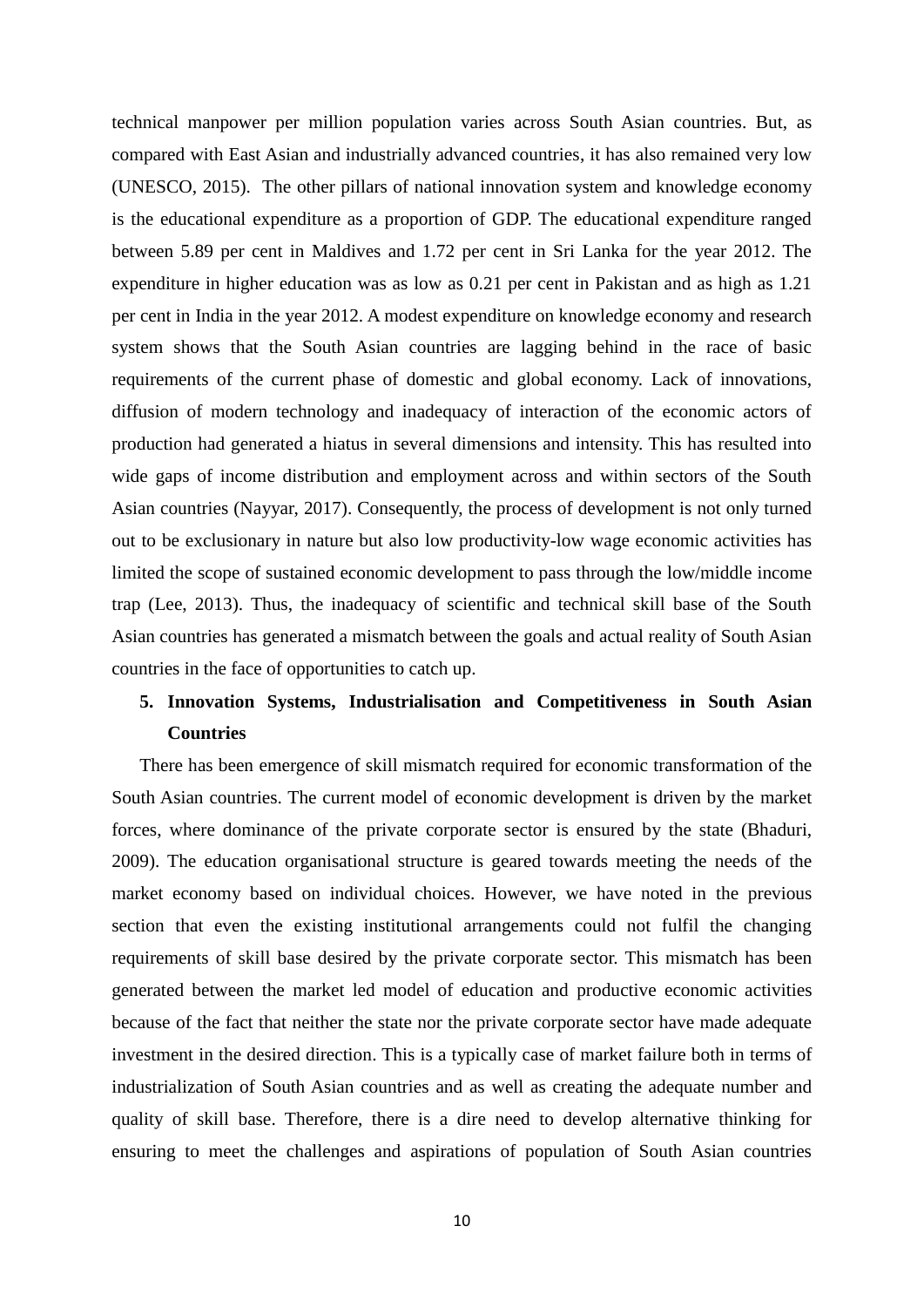through appropriate industrialization and skill base suitable for the stage of economic development.

South Asian countries are expected to take a detour from the current pattern of economic transformation. To overcome the distortion in the production structure, it is imperative to integrate the production, processing and marketing of the primary sector of the South Asian countries. The derive for industrialization should begin with the integration of agriculture production with the manufacturing. Since the agriculture is largely small scale production and have hugely surplus/disguisedly employed workforce, therefore, it is useful to employ this workforce in gainful manufacturing activities. It is important to note that the employment generation in gainful economic activities has a capacity to generate higher level of domestic demand for manufacturing goods to fulfil basic needs. Another source of demand is the fast expansion of the middle class across South Asian countries during the last two decades (Krishnan and Hatekar, 2017 and Jagannathan and Geronimo, 2013). This kind of change requires entirely new skill base and organisational structure. In the era of predominance of the private corporate sector, the competition for the small scale production is relatively very tough. Therefore, it is desirable to change the organization of the production from individual to cooperative. Taiwanese experience of industrialisation, while integrating production, manufacturing and marketing activities through farmers' association/cooperatives and also directing input markets as well, is quite instructive in this respect. The local labour was employed mainly in manufacturing activities and farm activities turned out to be as part time activity. The surpluses generated were used to develop local infrastructure and expansion of economic activities. The surplus production was sold out in the international markets while participating in the global value chains and quietly created their own value chain system and also graduated from manufacturing primary production to white goods. This was possible due to the state support in terms of generating innovation system that facilitated the small producers in developing the niche markets based on short cycle technologies. The innovation system generated an environment of new opportunities and simultaneously created capabilities among the workforce so that these opportunities can be encashed upon. South Asian country governments should also adequately invest in to develop a national innovation system so that somewhat similar kind of environment can be generated to build niche market through opening up the window of opportunity through leapfrogging in technologies.

The base of such kind of alternative opportunities need a systematic public policy framework to impart relevant skills to the workforce. It is pertinent to note here that the workforce engaged in the primary sector of the South Asian countries lacks education. On the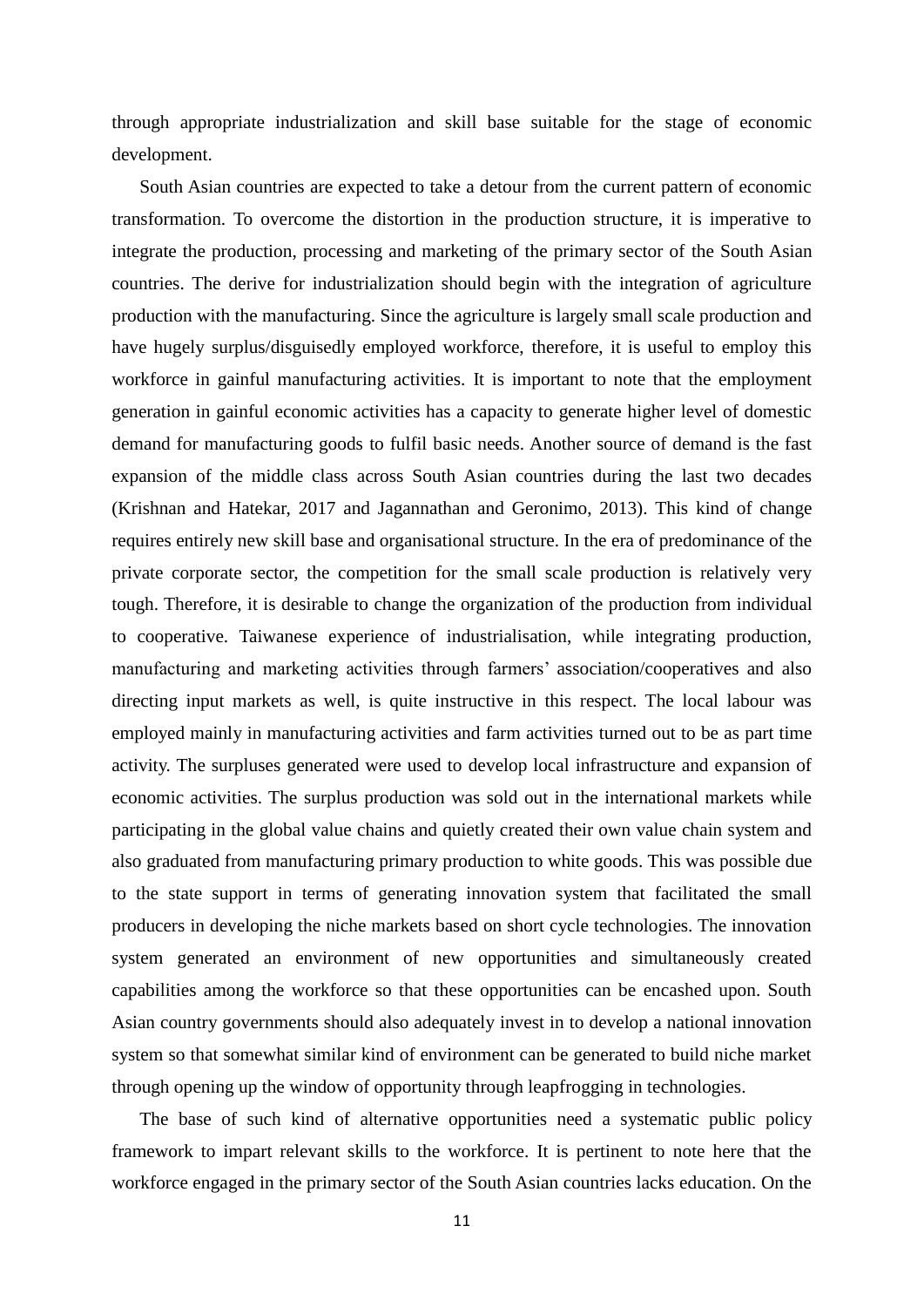basis of examining the historical experience of Japan's public policy making that not only succeeded in Japan but also remained the pillar of successful industrialization experience of the East Asian countries such as South Korea and Taiwan, Amartya Sen (2006) has argued that changing the face of education in Japan turned it from a backward to industrialized nation. The author further noted the public policy perception while citing from Kido Takauyoshi in the late nineteenth century that "our people are no different from the Americans or Europeans of today; it is all a matter of education or lack of education". To educate the workforce, the Japanese government had spent 43 per cent of the budget on education between 1906 and 1911. South Asian country governments should learn some lessons from public policy employed by the government of Japan and other East Asian countries for making economic transformation to succeed.

The task of economic transformation for the South Asian countries is relatively more complex and difficult due to different phase of globalization but still there exists widow of opportunity to leapfrog and thus it requires manpower planning to synchronize with the production structure. Education to the population for generating human capital is one of the fundamental pillar of the national innovation system. South Asian countries should embark on the formation of technological capabilities and learning abilities of the human workforce. The systemic approach to address deficiencies in the innovation system is required to be adopted to address the inadequacy of skill formation of the workforce and competitiveness of the industrial sector. While redrawing priorities for investment in skill formation, the South Asian countries should emphasize on individual success to collective success. The education system should impart basic education along with entrepreneurial skills to start social/collective enterprises. The environment of institutional arrangements should be created so that collective efforts should succeed and surpluses generated should be allowed to be employed both for improving the infrastructure and living conditions as well as expansion of the enterprises. This should be supported by the systems of innovation that not only fulfils the needs of necessary innovations for creating new products, brand names, marketing and organisation skills but also develops synergy between institutional arrangements and economic actors to generate a movements toward collective efforts to succeed. These skills are called transformative skills and are suitable to the cultural values of the South Asian countries. These skills can allow South Asian countries to draw advantages even in the era of 4IR. Thus, there are possible pathways that can be created if the South Asian country governments pledge to play a supportive role in build human capabilities and provide matching opportunities for the use of newly developed human capabilities. There is no other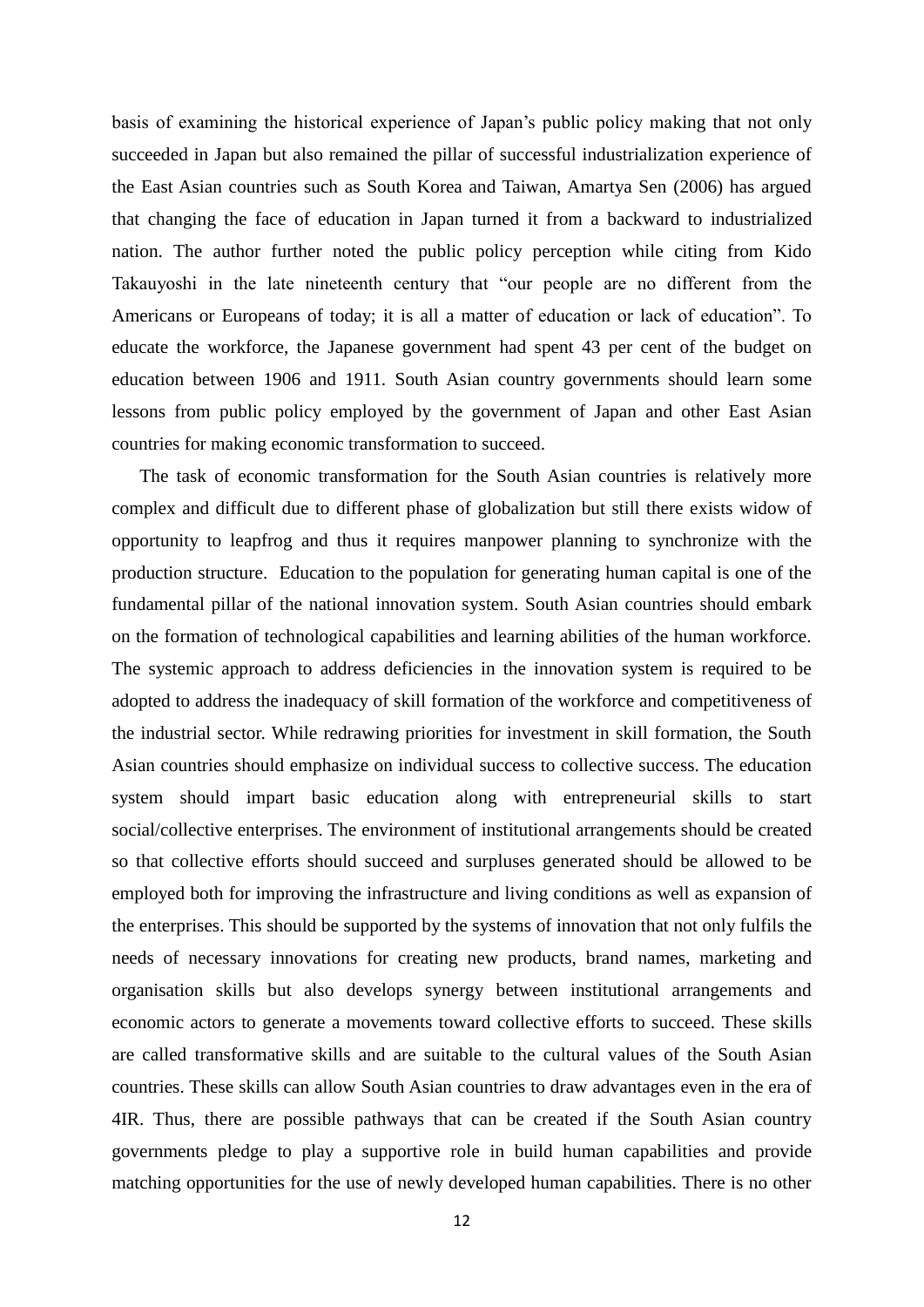way for South Asian countries but to industrialize for economic transformation from a low/middle income to developed economies.

6. Conclusions

This chapter has examined the skill formation, competitiveness and industrial development in systems of innovation framework. The evolutionary approached has been adopted for understanding the inadequacy of the skill formation, competitiveness and industrial development in the South Asian countries. South Asian countries are undergoing structural transformation in the era of globalization. The structure is tilted towards service orientation at an early stage of economic development. However, the most important distortion of the structural transition is the over stay of workforce in the primary sector of these economies. This is the consequence of lack of matching industrialization that could have used the surplus workforce that continue to derive their livelihood from the low paid low productive economic activities. Consequently, the major section of population still living in abject poverty. Lack of remunerative employment opportunities has created unequal distribution of income. Economic theory of growth and development has argued that there is a possibility of sustained economic growth through skill development and engaging the workforce in developing new ideas and innovations through adequate investment. In this chapter, three level of skill mismatches of the workforce of South Asian countries are identified. Firstly, the workforce engaged in the primary sector of these economies lacks basic education or have no skills that are required to transform traditional agriculture to precision agriculture and connecting it with the agribusiness. Secondly, the existing technical and general education imparted by the educational institutions do not produced workforce required to be employed in the modern industrial sector of the South Asian countries. Thirdly, the technical and scientific workforce is not only inadequate but also not producing new innovations that can provide widow of opportunity to leapfrog to the path of low productivity-low wage to high productivity high wage economic activities. An alternative strategy of industrialisation and skill formation is suggested to overcome these skill gaps/mismatches. The new skills formation that take care of cultural values of the South Asian countries, that is, social enterprises for collective efforts to succeed are suggested. Public policy of South Asian countries is required to support in investing in the human capabilities and generate an institutional arrangement that should allow the sustainability of collective enterprises. Revamping of national innovation system that integrate economic actors and bridge the gap of innovation requirements for transition from a traditional to industrially advanced economy is also suggested.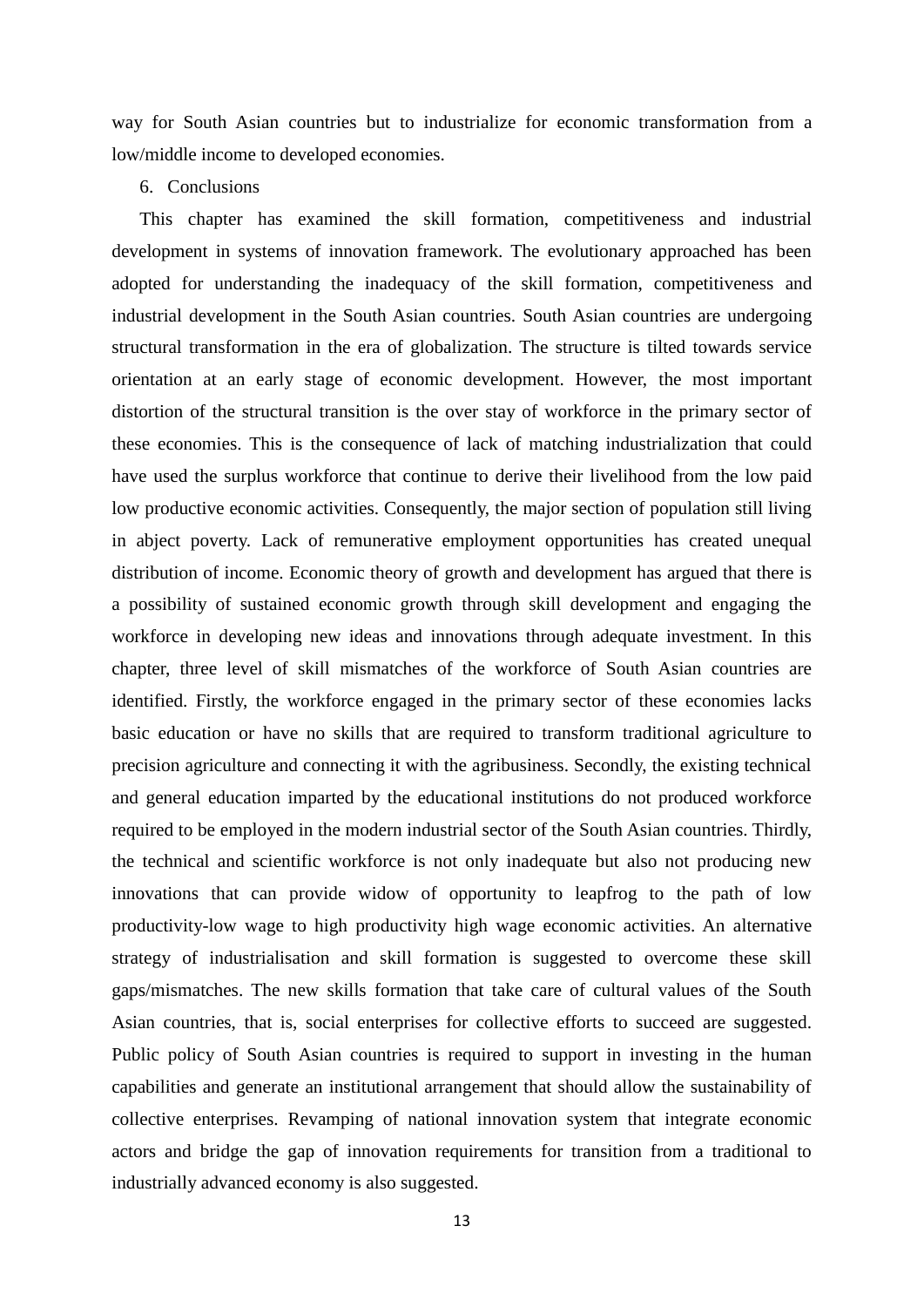#### **Footnotes**:

1. The Fourth Industrial revolution is based on unique new technological innovations such as robotics, artificial intelligence, nanotechnology, quantum computing, biotechnology, The Internet of Things, 3D printing and autonomous vehicles.

#### **References**:

- Bhadhuri, A. (2009) *The Face You Were Afraid to See: Essas on the Indian Economy*, New Delhi: Penguin.
- Brar, J. S (2016) 'Critical Evaluation of Education Development in Punjab", in Lakhwinder Singh and Nirvikar Singh (eds.) *Economic Transformation of a Developing Economy: The Experience of Punjab, India*, New Delhi: Springer:291-312.
- Dreze, J. and Amartya Sen (2013) *An Uncertain Glory: India and Its Contradictions*, London: Allen Lane.
- EIU (2013) *Skills Development in South Asia: Trends in Afghanistan, Bangladesh, India, Nepal, Pakistan and Sri Lanka*, London: The Economist Intelligence Unit
- Ribound, M. and H. Tan (2009) "Improving Skills for Competitiveness", in E. Ghani and S. Ahmed (eds.) *Accelerating Growth and Job Creation in South Asia*, New Delhi: Oxford University Press: 204-245.
- ILO (2016) *Workforce Structure of the Global Economy*, Geneva: International Labour Organisation.
- Jagannathan, S. and D. Geronimo (2013) "Skills for Competitiveness, Jobs and Employability in Developing Asia-Pacific", *ADB Briefs No.18*, Manila: Asian Development Bank.
- Krishnan, S. and N. Hatekar (2017) "Rise of New Middle Class in India and Its Changing Structure", *Economic and Political Weekly*, 52 (22):40-48.
- Kuznets, S. (1966) *Modern Economic Growth: Rate, Structure and Spread*, New Haven: Yale University Press reprinted by Oxford and IBH Public Co., New Delhi.
- Lee, K. (2013) *Schumpeterian Analysis of Economic Catch-up: Knowledge, Path Creation and Middle Income Trap*, Cambridge: Cambridge University Press.
- Lucas, R. E. Jr. (1988) "On the Mechanics of Economic Development", *Journal of Monetary Economics,* 22 (1):3-42.
- Nakandala, D. and A. Malik (2015) "South Asia" in *UNESCO Science Report Towards 2030*, Paris: UNESCO.
- Nayyar, D (2017) *Employment, Growth and Development: Essays on a Changing World Economy*, New Delhi: Routledge.
- Romer, P.M. (1986) "Increasing Returns and Long Run Economic Growth*", Journal of Political Economy*, 94(5):1002-1037.
- Sen, Amartya (2006) *Identity and Violence: The Illusion of Destiny*, London: Allen Lane.
- Schwab, K. (2017) *The Fourth Industrial Revolution,* London: Portfolio Penguin.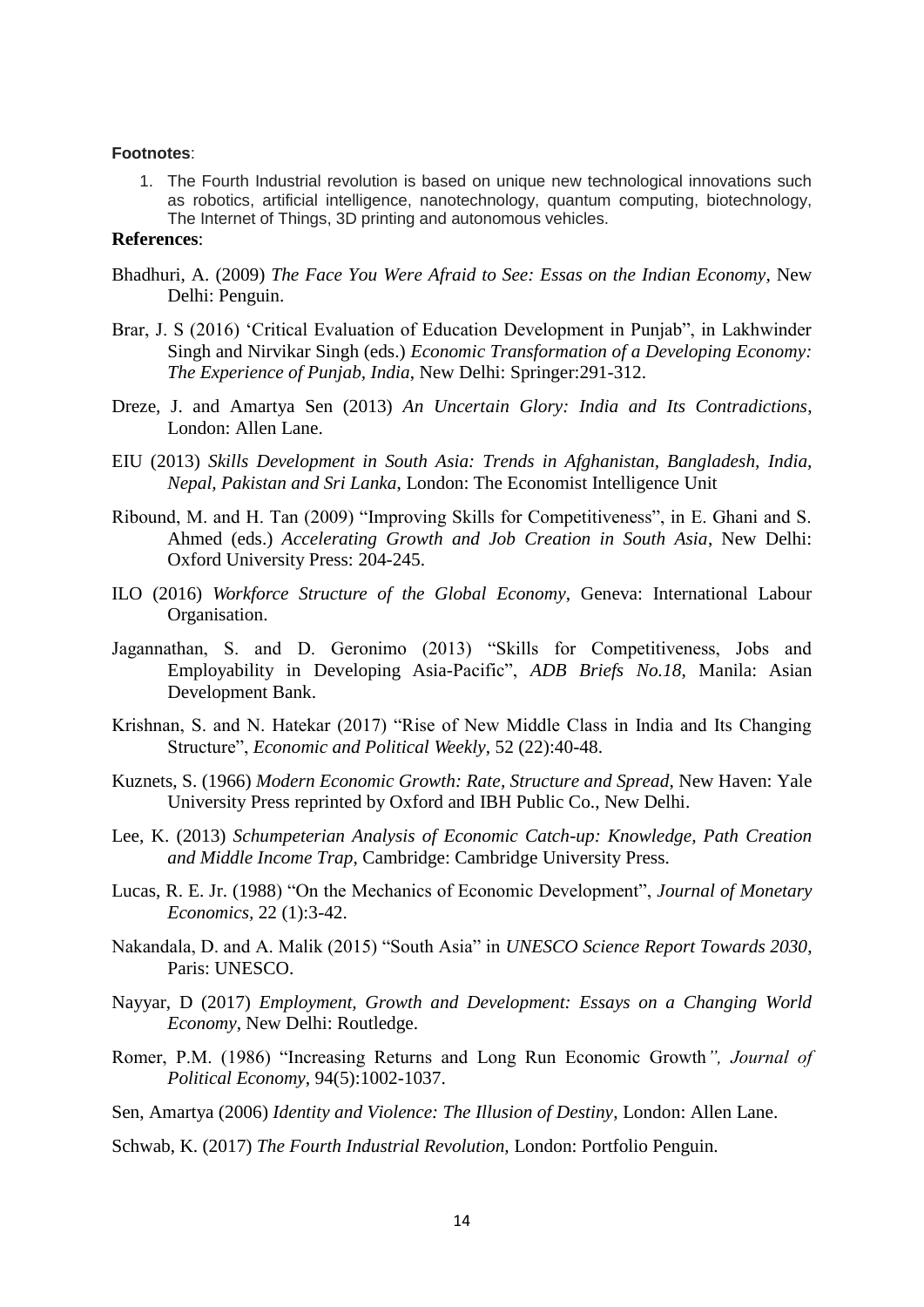- UNDP (2016) *Human Development Report 2016: Human Development for Everyone*, New York: United Nations Development Programme.
- UNESCO (2015) *UNESCO Science Report Towards 2030*, Paris: United Nations Educational Scientific and Cultural Organization,
- UNIDO (2015) "The Role of Technology and Innovation in Inclusive and Sustainable Industrial Development", *Industrial Development Report 2016*, Vienna: United Nations Industrial Development Organization.
- WEF (2016) *The Future of Jobs Report: Employment, Skills and Workforce Strategy for the Fourth Industrial Revolution,* Geneva: World Economic Forum.
- WEF (2017) *Realizing Human Potential in the Fourth Industrial Revolution: An Agenda for Leaders to Shape Future of Education, Gender and Work*, Geneva: World Economic Forum.

World Bank (2017) *World Development Indicators*, Washington D C: The World Bank.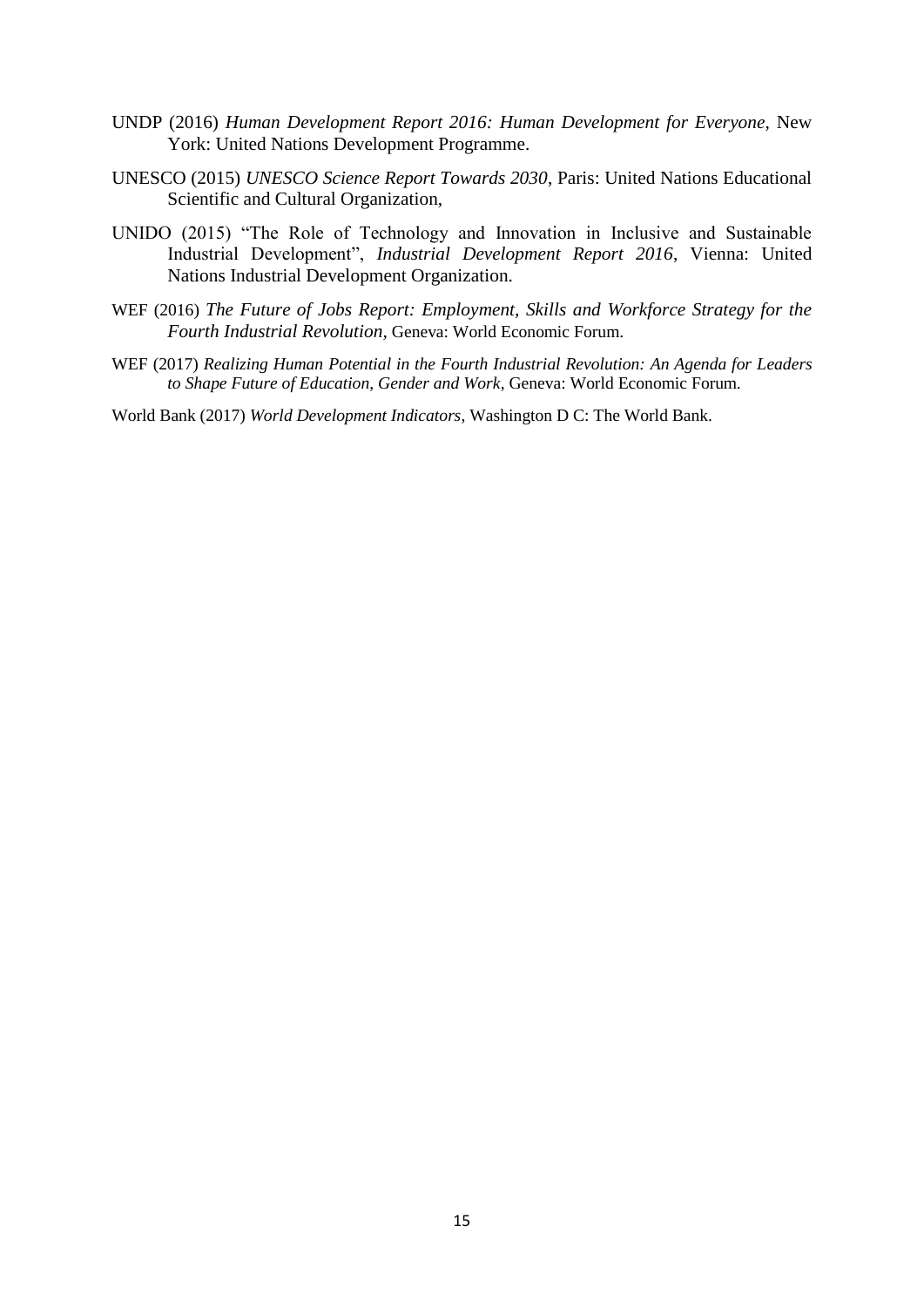| Countries     | <b>GDP</b> | Agriculture | Industry | Man. | Services |
|---------------|------------|-------------|----------|------|----------|
| Afghanistan   | 8          | 2.9         | 7.5      | 3.2  | 10.4     |
| Bangladesh    | 6          | 4.3         | 8.2      | 8.5  | 5.8      |
| <b>Bhutan</b> | 7.7        | 2           | 9.2      | 8.9  | 8.5      |
| India         | 7.5        | 3.3         | 7.6      | 8.3  | 9.6      |
| Maldives      | 6.3        | 0.5         | 6.7      | 1.7  | 6.3      |
| Nepal         | 4.1        | 3.2         | 2.7      | 1.6  | 4.8      |
| Pakistan      | 4.2        | 2.9         | 4.9      | 5.6  | 4.8      |
| Sri Lanka     | 6          | 3.8         | 6.2      | 4.3  | 6.5      |
| South         | 7          | 3.3         | 7.4      | 7.9  | 8.7      |
| Korea         |            |             |          |      |          |

**Table 1: Sectoral Growth Rates across Asian Countries (2000-16 at 2010 prices)**

Source: World Bank (2016)

| Countries     | Agriculture % of |       | Industry change |      | <b>Services</b> |      |
|---------------|------------------|-------|-----------------|------|-----------------|------|
|               | <b>GDP</b>       |       |                 |      |                 |      |
|               | 2000             | 2016  | 2000            | 2016 | 2000            | 2016 |
| Afghanistan   | 32               | 22.10 | 27              | 23.4 | 41              | 55   |
| Bangladesh    | 20               | 15    | 25              | 29   | 56              | 56   |
| <b>Bhutan</b> | 23               | 16    | 37              | 42   | 40              | 41   |
| India         | 20               | 17    | 34              | 29   | 47              | 54   |
| Maldives      | 8                | 3     | 15              | 24   | 77              | 73   |
| Nepal         | 36               | 33    | 18              | 15   | 46              | 52   |
| Pakistan      | 21               | 25    | 27              | 19   | 51              | 56   |
| Sri Lanka     | 12               | 8     | 30              | 30   | 58              | 62   |
| South Korea   | 20               | 18    | 32              | 34   | 47              | 58   |

Source: World Bank (2016)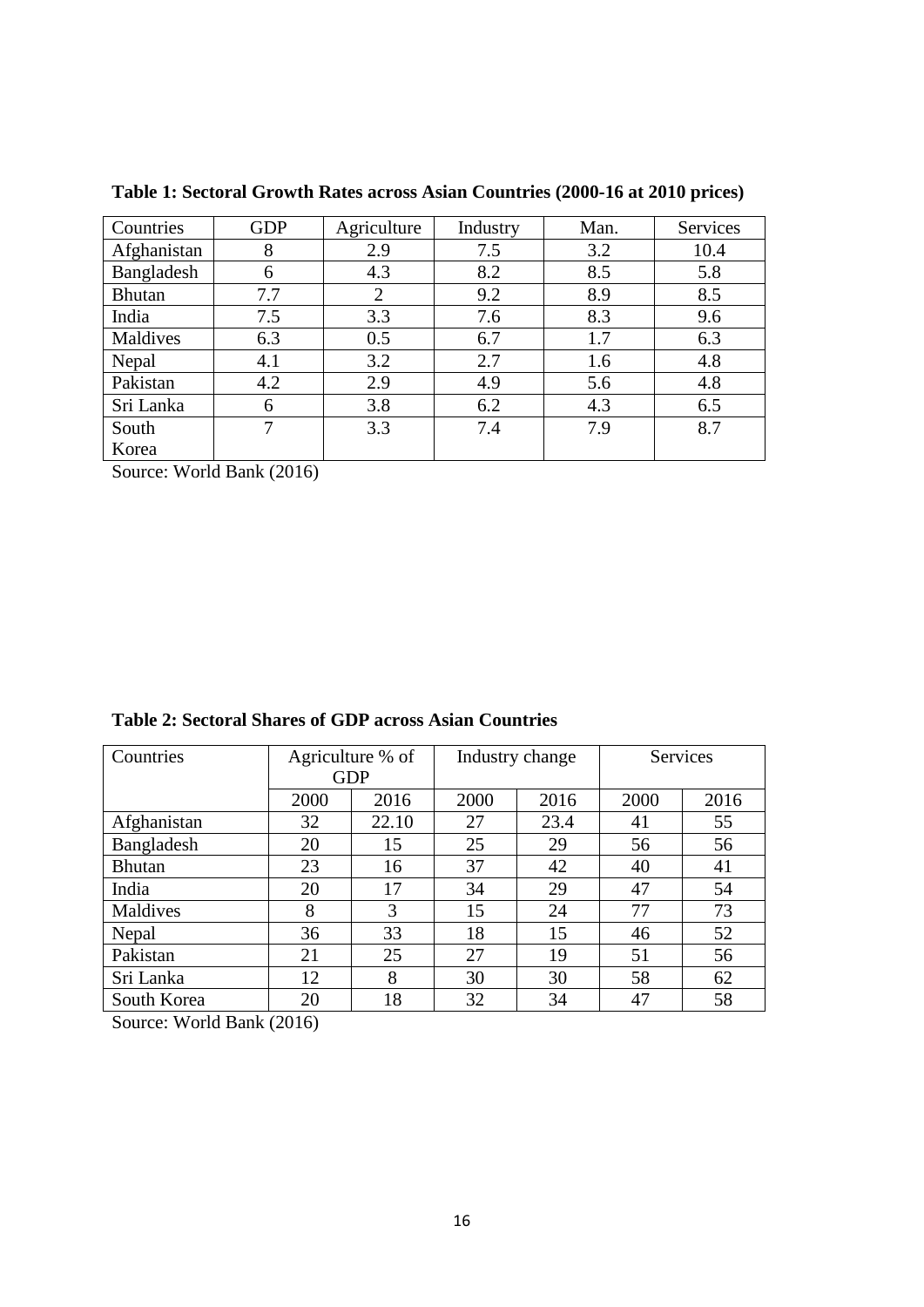| Countries     | Agriculture |      | Industry |      | Services |      |
|---------------|-------------|------|----------|------|----------|------|
|               | 2000        | 2016 | 2000     | 2016 | 2000     | 2016 |
| Afghanistan   | 69.4        | 61.6 | 11       | 10.0 | 19.6     | 28.5 |
| Bangladesh    | 59.5        | 41.7 | 9.9      | 18.9 | 38.0     | 39.4 |
| <b>Bhutan</b> | 54.2        | 57.4 | 16.2     | 4.7  | 29.6     | 32.8 |
| India         | 59.9        | 45.1 | 16.0     | 24.3 | 24.1     | 30.6 |
| Maldives      | 14.4        | 7.9  | 20.0     | 22.9 | 65.6     | 69.2 |
| Nepal         | 73.0        | 72.7 | 11.2     | 10.9 | 15.8     | 16.4 |
| Pakistan      | 48.1        | 42.8 | 18.0     | 19.7 | 33.9     | 36.9 |
| Sri Lanka     | 43.2        | 27.8 | 20.4     | 26.1 | 36.4     | 46.1 |
| South Korea   | 58.0        | 44.2 | 15.9     | 23.2 | 26.1     | 32.7 |

**Table 3: Workforce Structure across South Asian Countries**

Source: ILO (2016)

| Table 4: Indicators of Industrial Competitiveness across South Asian Countries |  |  |  |  |
|--------------------------------------------------------------------------------|--|--|--|--|
|--------------------------------------------------------------------------------|--|--|--|--|

| Country     | <b>MVA Per</b><br>Capita 2005 \$ | <b>Industrial</b><br><b>Competitiveness</b> | <b>Share of</b><br><b>MVA</b> in GDP | Medium & high-tech<br>exports as % of total |
|-------------|----------------------------------|---------------------------------------------|--------------------------------------|---------------------------------------------|
|             | 2013                             | <b>Index 2013</b>                           | (%)                                  | exports                                     |
|             |                                  |                                             | 2013                                 | 2013                                        |
| India       | 161.7                            | 43                                          | 14                                   | 28.7                                        |
| Nepal       | 26.3                             | 128                                         | 6                                    | 20.3                                        |
| Pakistan    | 139.1                            | 75                                          | 17                                   | 10.4                                        |
| Sri Lanka   | 357.2                            | 81                                          | 19                                   | 8.2                                         |
| Bangladesh  | 118.28                           | 77                                          | 19                                   | 2.0                                         |
| China       | 1142.6                           | 5                                           | 33                                   | 58.3                                        |
| South Korea | 7180.7                           | 3                                           | 29                                   | 72                                          |
| Malaysia    | 1717.0                           | 24                                          | 25                                   | 58.4                                        |

Source: UNIDO (2015)

## **Table 5: Share of Manufacturing Value Added and Employment of South Asian Countries**

| Year    | MVA as % of GDP in South | <b>Share of Manufacturing</b> |  |
|---------|--------------------------|-------------------------------|--|
|         | Asia                     | <b>Employment</b> in total    |  |
|         |                          | employment                    |  |
| 1980-84 | 14.3                     | 9.6                           |  |
| 1985-89 | 14.3                     | 10.1                          |  |
| 1990-94 | 14.2                     | 10.3                          |  |
| 1995-99 | 14.5                     | 11.4                          |  |
| 2000-04 | 13.9                     | 12.1                          |  |
| 2005-09 | 14.8                     | 11.9                          |  |
| 2010-13 | 13.5                     | 12.2                          |  |

Source: UNIDO (2015).